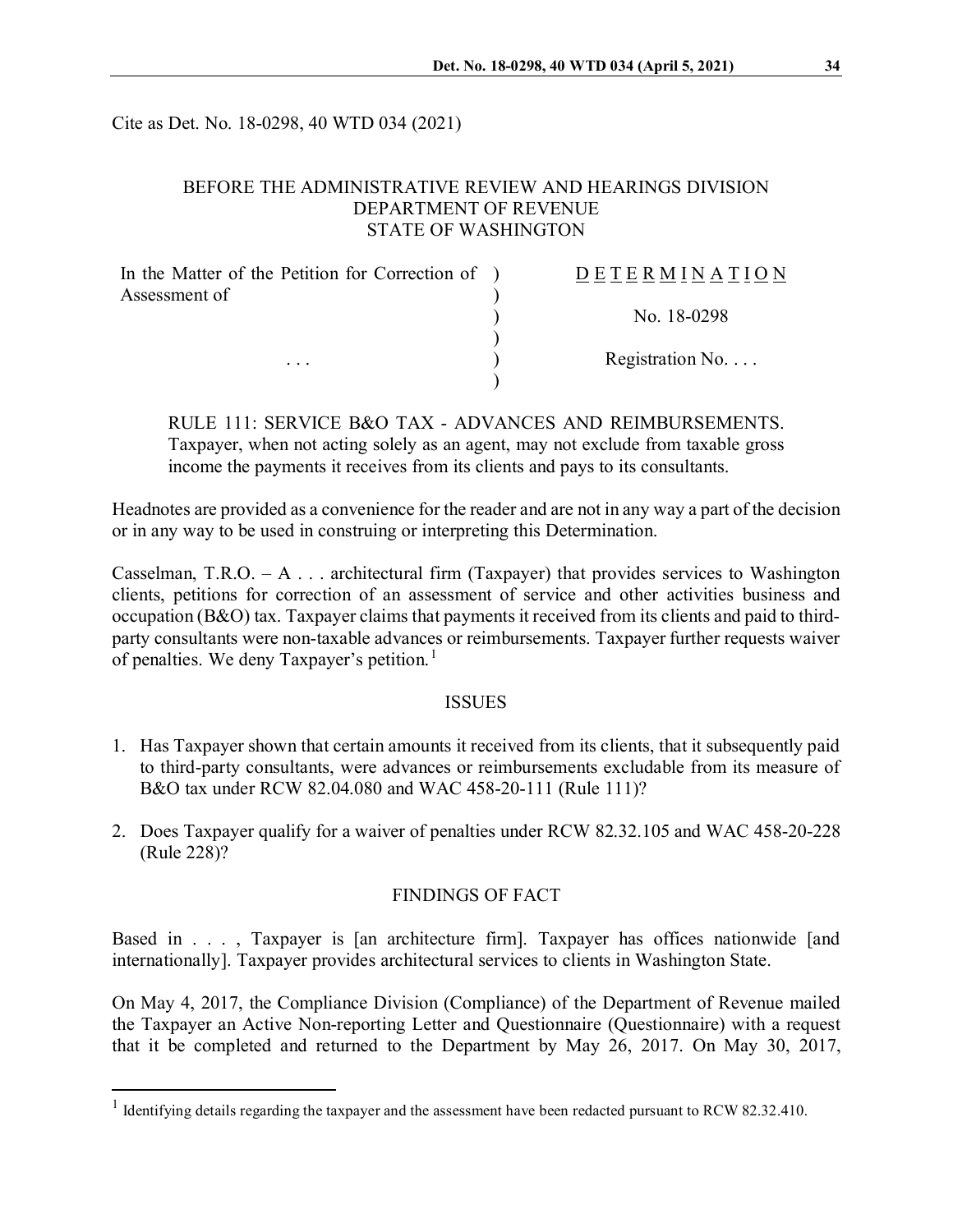Compliance received a completed Questionnaire from the Taxpayer and based on the information provided, Compliance determined that Taxpayer had economic nexus with Washington.<sup>[2](#page-1-0)</sup> On June 9, 2017, Compliance emailed a Sales Data Sheet to Taxpayer requesting Taxpayer's gross Washington income, gross worldwide income, throw-out income and deductions for the audit period.[3](#page-1-1) On August 29, 2017, Taxpayer provided the completed Sales Data Sheet to the Department. Compliance disallowed the exclusions for the disputed consultant fees after determining Taxpayer had not shown the disputed amounts were excludable as advances or reimbursements. On October 12, 2016, the Department issued an assessment totaling . . . .<sup>[4](#page-1-2)</sup> Taxpayer timely filed a petition for correction.

Taxpayer claims that payments Taxpayer collects from its clients to pay Taxpayer's consultants should be excluded from its measure of gross income as advances or reimbursements. In its petition, Taxpayer provides that it uses consultants and that it pays these consultants from the payments it receives from its clients. As such, Taxpayer contends these payments are advances or reimbursements. Compliance noted that although Taxpayer did not include any figures in the deductions column in the Sales Data Sheet, Compliance would review and adjust the tax assessment if necessary if Taxpayer provided documentation that supported an advances or reimbursement deduction. Other than the information and documents described above, Taxpayer has provided no other original records in support of its claim that the disputed fees were advances or reimbursements. Additionally, Taxpayer requests a waiver of penalties.

### ANALYSIS

1. Amounts Taxpayer received from its clients, that it subsequently paid to third-party consultants, are not advances or reimbursements excludable from Taxpayer's measure of B&O tax.

The B&O tax is imposed for the act or privilege of engaging in business activities in this state. RCW 82.04.220. Activities that are not taxable elsewhere in Chapter 82.04 RCW are taxable under the service and other activities B&O tax classification at a rate of 1.5% times the gross income of the business. RCW 82.04.290(2).<sup>[5](#page-1-3)</sup> "Gross income of the business" is defined in RCW 82.04.080(1) as:

[T]he value proceeding or accruing by reason of the transaction of the business engaged in and includes gross proceeds of sales, compensation for the rendition of services, . . . fees, . . . and other emoluments however designated, all without any deduction on account of the cost of, . . . labor costs, interest, . . . or any other expense whatsoever paid or accrued . . . .

RCW 82.04.080(1).

<span id="page-1-0"></span> <sup>2</sup> Taxpayer provided information that showed it exceeded the economic nexus thresholds found in RCW 82.04.067 for tax years 2014, 2015, and 2016. Taxpayer does not dispute that it has nexus with Washington. 3 Audit period was January 1, 2014, to June 30, 2017.

<span id="page-1-1"></span>

<span id="page-1-2"></span><sup>&</sup>lt;sup>4</sup> The assessment, Document No. . . . comprised . . . in service and other B&O tax, a delinquent penalty of . . . , . . . in interest, and a 5% assessment penalty of . . . .

<span id="page-1-3"></span><sup>&</sup>lt;sup>5</sup> It is undisputed that Taxpayer provided services taxable under the service and other activities B&O tax classification.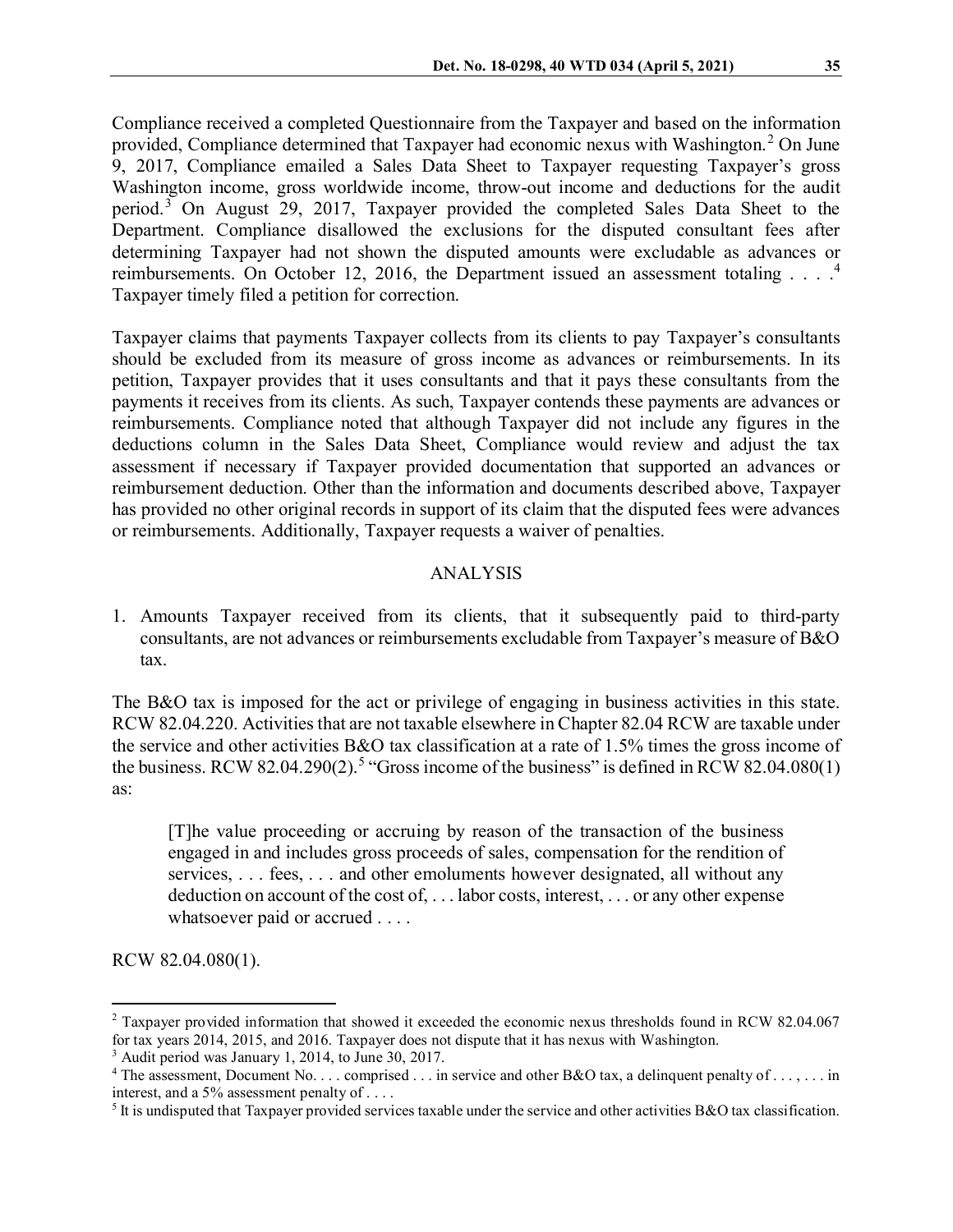In limited circumstances, taxpayers may exclude from gross income of the business, advances and reimbursements received from a customer or client, when the taxpayer holds the money or credit as an agent to make a payment on behalf of the customer or client. Such payments are addressed in WAC 458-20-111 (Rule 111), the Department's administrative rule that addresses advances and reimbursements. Rule 111 sets forth descriptions, and certain requirements for payments to be considered advances or reimbursements, as follows:

The word "advance" as used herein, means money or credits received by a taxpayer from a customer or client with which the taxpayer is to pay costs or fees for the customer or client.

The word "reimbursement" as used herein, means money or credits received from a customer or client to repay the taxpayer for money or credits expended by the taxpayer in payment of costs or fees for the client*.*

The words "advance" and "reimbursement" apply only when the customer or client alone is liable for the payment of the fees or costs and when the taxpayer making the payment has no personal liability therefor, either primarily or secondarily, other than as agent for the customer or client.

Rule 111 (emphasis added).

In *Washington Imaging Services, Inc. v. Dep't of Revenue*, 171 Wn.2d 548, 252 P.3d 885 (2011), the Washington Supreme Court clarified that Rule 111 is meant to differentiate between [expenses that merely pass through a taxpayer in its capacity as an agent and] those that constitute a taxpayer's costs of doing business, which cannot be excluded from gross income of the business. In that case, Washington Imaging Services, Inc. retained Overlake Imaging Associates as an independent contractor whose radiologists interpreted the images that Washington Imaging generated. After the patients and insurance companies paid Washington Imaging for the imaging services, it paid Overlake a percentage of net receipts pursuant to the terms of contracts between itself and Overlake. Washington Imaging argued that it did not owe B&O tax on the entire amount paid by the insurers and patients, but instead could exclude the payments it made to Overlake as pass-through payments. *Id*. at 554.

The court stated, "A business that employs an independent contractor does not thereby become exempt from B&O tax liability for any income derived in whole or in part because of the work the independent contractor does for the taxpayer." *Id.* at 558. The court rejected the argument that just because Washington Imaging itself could not perform the interpretive services, that the payments should be excluded from gross income, noting that, like Taxpayer here, nothing barred Washington Imaging from contracting with an independent contractor to perform those services. *Id.* at 559.

Washington Imaging also argued that the amounts it paid to Overlake were not part of its gross income, because its contract with Overlake stated that it had no ownership in the Overlake portion of the billing. *Id.* at 556. The court rejected this argument, noting that "a private contract cannot absolve a taxpayer of taxes that are due. Whether payments qualify as 'pass-through' payments depends upon the facts and circumstances of the particular case." *Id.* at 563.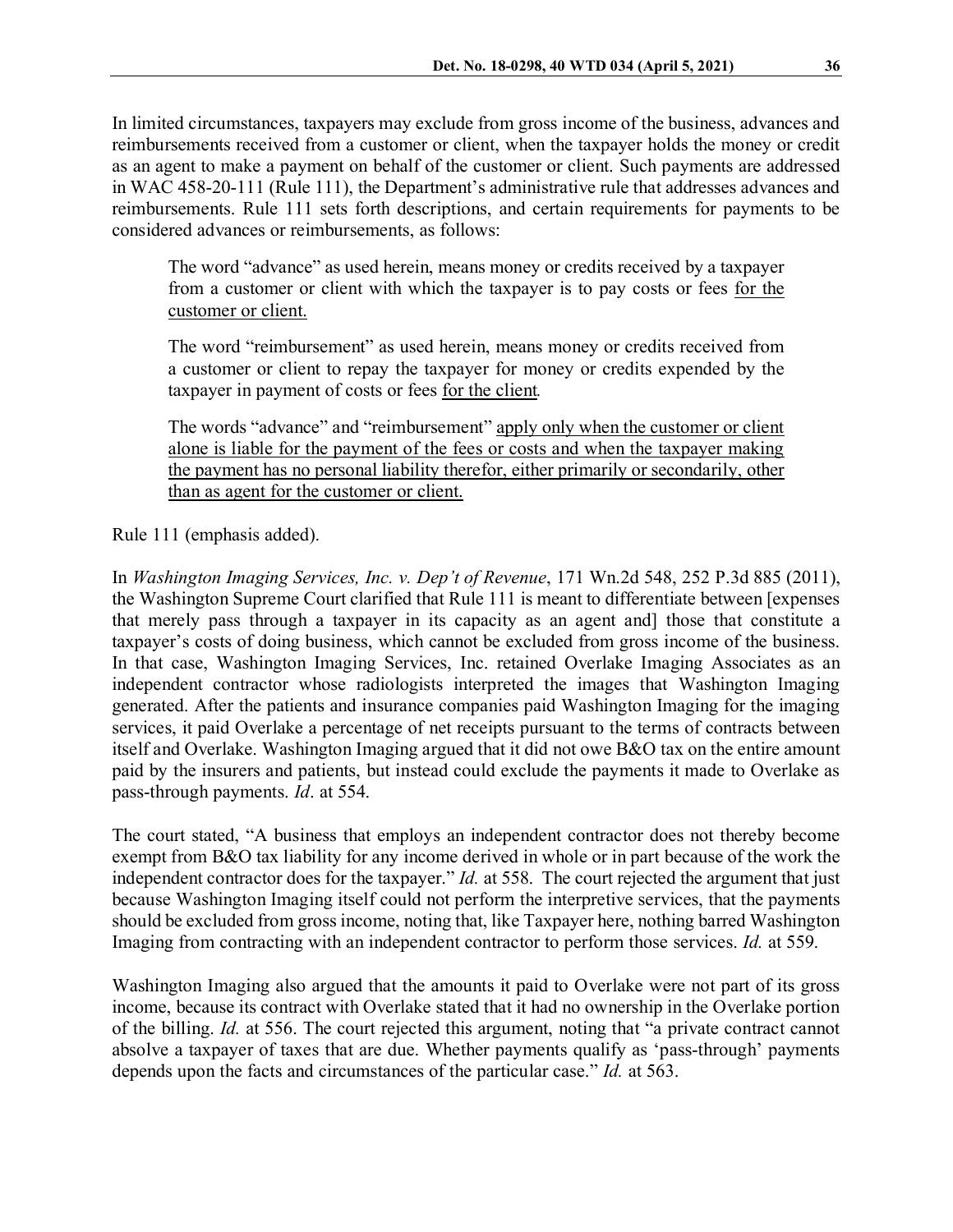For Rule 111 to apply, . . . the taxpayer must not be liable for paying the associate firms except as the agent of the client.

*See Rho Co. v. Dep't of Revenue*[, 113 Wn.2d 561, 782 P.2d 986 \(1989\).](http://www.westlaw.com/Link/Document/FullText?findType=Y&serNum=1989166103&pubNum=661&originatingDoc=Ia60c92d1830211e089b3e4fa6356f33d&refType=RP&originationContext=document&vr=3.0&rs=cblt1.0&transitionType=DocumentItem&contextData=(sc.Search)) To satisfy the agency condition, "a true agency relationship between the client or customer and the taxpayer is required. The existence of that agency relationship is not controlled by how the parties described themselves" and "standard agency definitions should be used in analyzing the existence of the agency relationship." City of Tacoma v. *William Rogers Co.,* 148 Wn.2d 169, [177–78, 60 P.3d 79,](http://www.westlaw.com/Link/Document/FullText?findType=Y&serNum=2002789511&pubNum=4645&originatingDoc=Ia60c92d1830211e089b3e4fa6356f33d&refType=RP&originationContext=document&vr=3.0&rs=cblt1.0&transitionType=DocumentItem&contextData=(sc.Search))  [83 \(2002\).](http://www.westlaw.com/Link/Document/FullText?findType=Y&serNum=2002789511&pubNum=4645&originatingDoc=Ia60c92d1830211e089b3e4fa6356f33d&refType=RP&originationContext=document&vr=3.0&rs=cblt1.0&transitionType=DocumentItem&contextData=(sc.Search)) We note that the person claiming agency status has the burden to prove the existence of the agency relationship. *Seattle-First National Bank v. Pacific National Bank of Wash.*, 22 Wn. App. 46, 587 P.2d 617 (1978); *see also* Det. No. 12-0284, 32 WTD 260 (2013).

Here, Taxpayer has submitted no documents in support of its argument that the disputed amounts are excludable under Rule 111. Taxpayer has not provided underlying contracts, invoices, or proof of its agency relationship with the clients associated with consultant payments. Generally, payments received by an architectural firm and thereafter used to pay consultants are part of the compensation or consideration for the service contemplated in that firm's agreement with its client. In other words, payments to the consultants from those proceeds constitute Taxpayer's own costs of doing business, and cannot be excluded from gross income of the business pursuant to RCW 82.04.080(1). *See generally* Rule 111; *Washington Imaging Services, Inc.,* 171 Wn.2d 548.

We conclude that Taxpayer has failed to meet its burden of showing that the disputed amounts are excludable from Taxpayer's gross income per Rule 111. Therefore, the payments are subject to service and other B&O tax. RCW 82.04.080(1); RCW 82.04.220; RCW 82.04.290(2); Rule 111. Accordingly, we deny Taxpayer's petition on this issue.

2. Does Taxpayer qualify for a waiver of penalties under RCW 82.32.105 and WAC 458-20-228 (Rule 228)?

The Department has limited authority to waive or cancel penalties, set out in RCW 82.32.105 and RCW 82.32A.020. Generally, the Department will not cancel penalties unless the failure that triggered the penalty was due to reliance on written instructions given the taxpayer by the Department, or was the result of "circumstances beyond the control of the taxpayer." RCW 82.32A.020; RCW 82.32.105(1). There were no written instructions given to Taxpayer by the Department that Taxpayer relied on in this case, so RCW 82.32A.020 does not apply.

Rule 228 is an administrative rule that explains "circumstances beyond the control of the taxpayer" and provides a list of examples of circumstances considered to be beyond the control of the taxpayer. Rule 228 specifically provides that "[a] misunderstanding or lack of knowledge of a tax liability" is not a circumstance beyond the control of the taxpayer and will not qualify for waiver or cancellation of a penalty. Rule  $228(9)(a)(iii)(B)$ . Accordingly, we are unable to waive the penalties on the basis of the taxpayer's lack of knowledge.